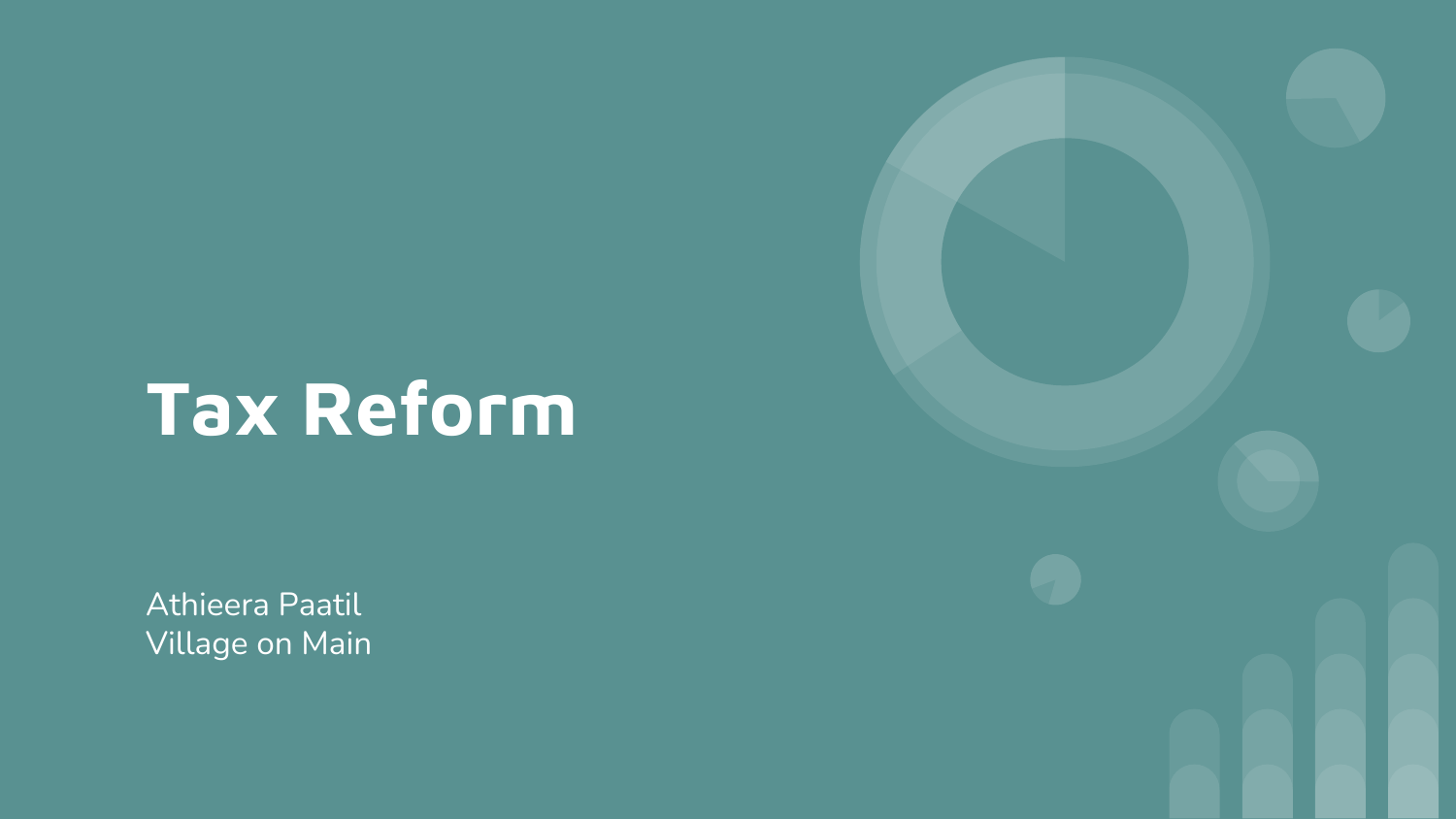### **Why and What is Tax reform?**

- 3 main issues
	- Tax structure
	- Lack of predictability in commercial tax assessment
	- Incentive to attract businesses to BIDs
- The 3 changes recommended are:
	- Zones
	- Tiers
	- Assessment averaging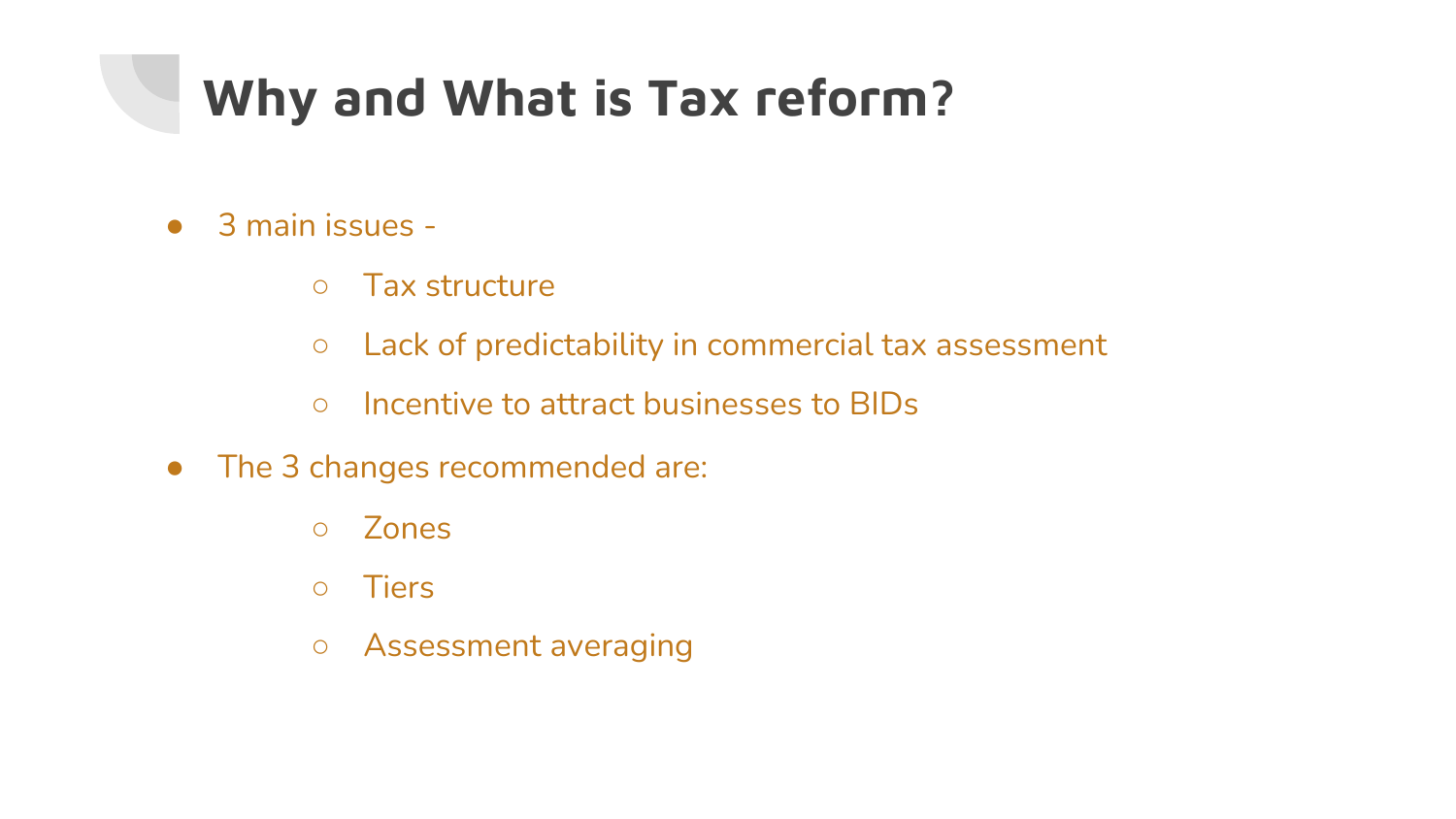### **Proposed Zones for Commercial Tax**

- The tiered rates for commercial properties located in multiple commercial taxation zones are:
	- Big Box
	- High Density
	- SME (Small, Medium Enterprise)
	- Industrial
	- Rural
- All BIDs are under SME Small, Medium Enterprise.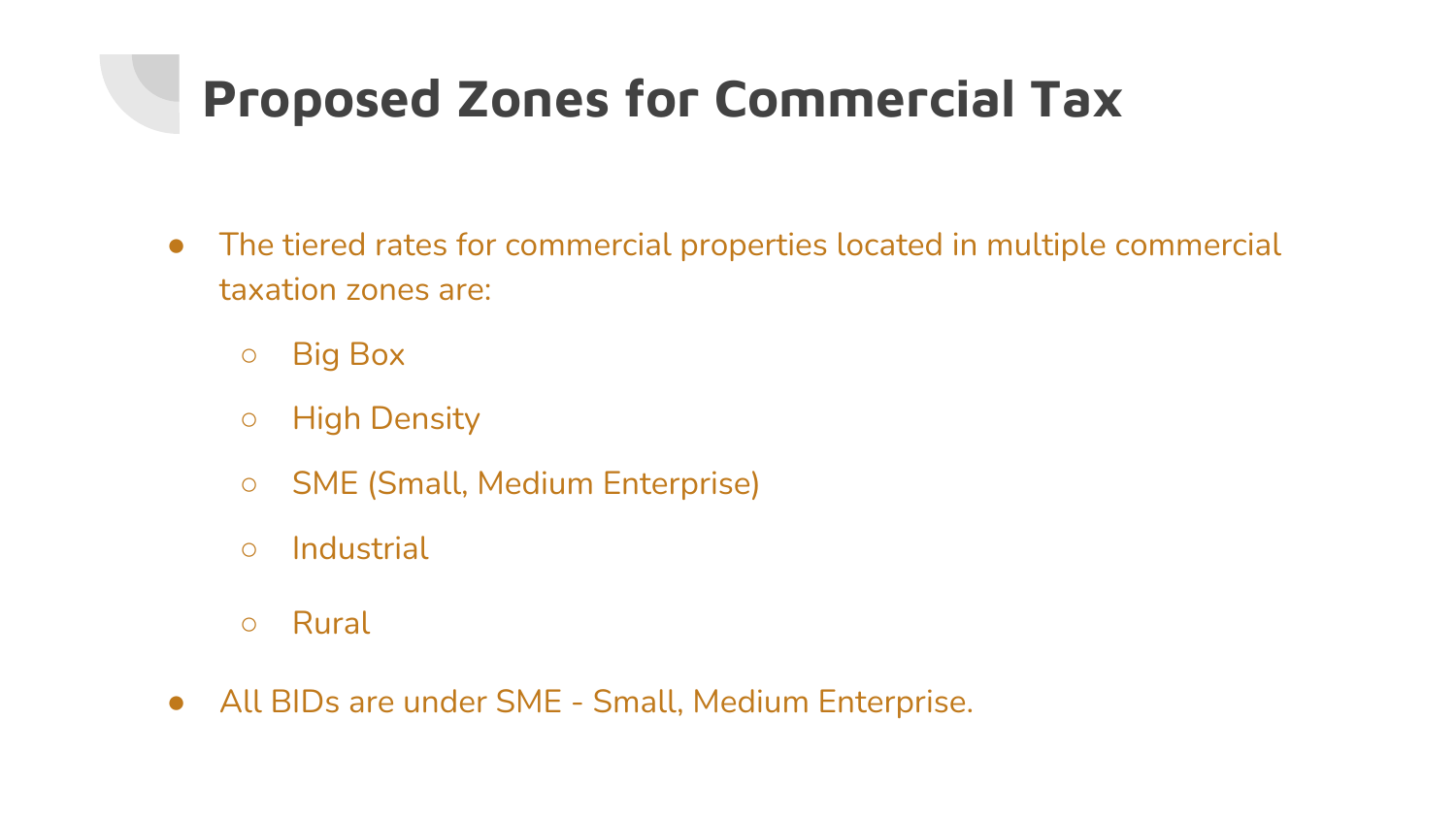| <b>Revised Tax Rates</b> (Five Zones with Tiers) |                 |               |             |           |  |  |
|--------------------------------------------------|-----------------|---------------|-------------|-----------|--|--|
| <b>Five Zones</b>                                | Up to<br>\$500k | \$0.5 to \$1M | \$1 to \$2M | Over \$2M |  |  |
| Big Box                                          | \$2.900         | \$2.800       | \$2.700     | \$3.472   |  |  |
| <b>High Density</b>                              | \$2.900         | \$2.800       | \$2.700     | \$3.000   |  |  |
| Industrial                                       | \$2.900         | \$2.800       | \$2.700     | \$3.088   |  |  |
| SME <sup>*</sup>                                 | \$2.900         | \$2.800       | \$2.700     | \$3.000   |  |  |
| Rural                                            | \$2.650         | \$2.650       | \$2.650     | \$2.650   |  |  |

\*Small, Medium Enterprise

The tax rates are for each \$100 of assessment

#### **Tiered Tax Rates (5 Zones with Tiers)**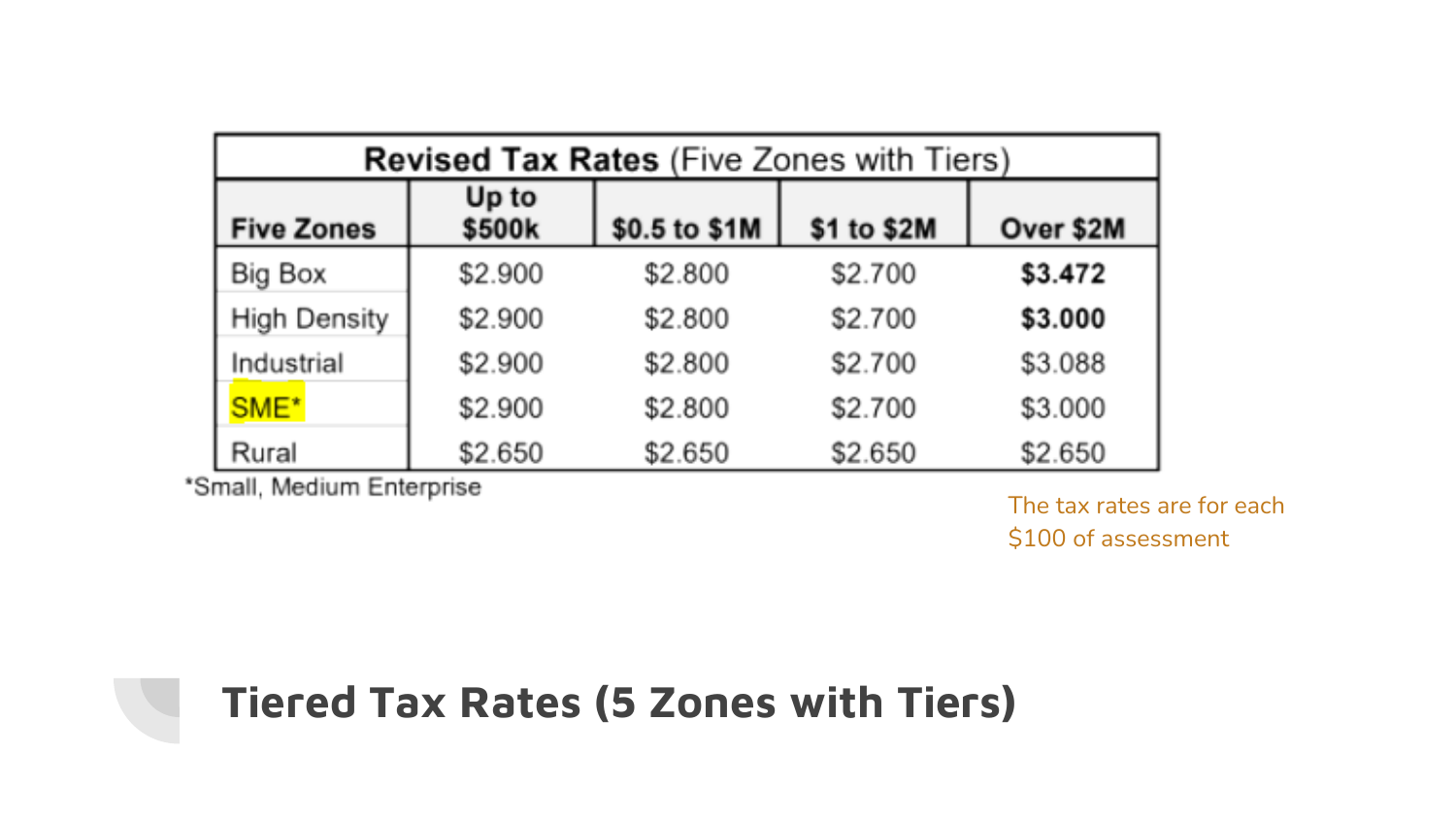### **Assessment Averaging**

- Between 2020 and 2021, the assessed value of commercial properties increased 2.6% (on average).
- Therefore, applying the June 2019 criteria, properties that increased in value by more than 7.6% (5% above the average of 2.6%) would be eligible for assessment averaging.
- If a commercial property value *increases more than the annual threshold*, the assessment increase will be *averaged over three years*.
- The impact on the levy is an average of 5.26% (with current system the levy is \$137,623.73 , and the levy after the proposed changes is \$131,034.45)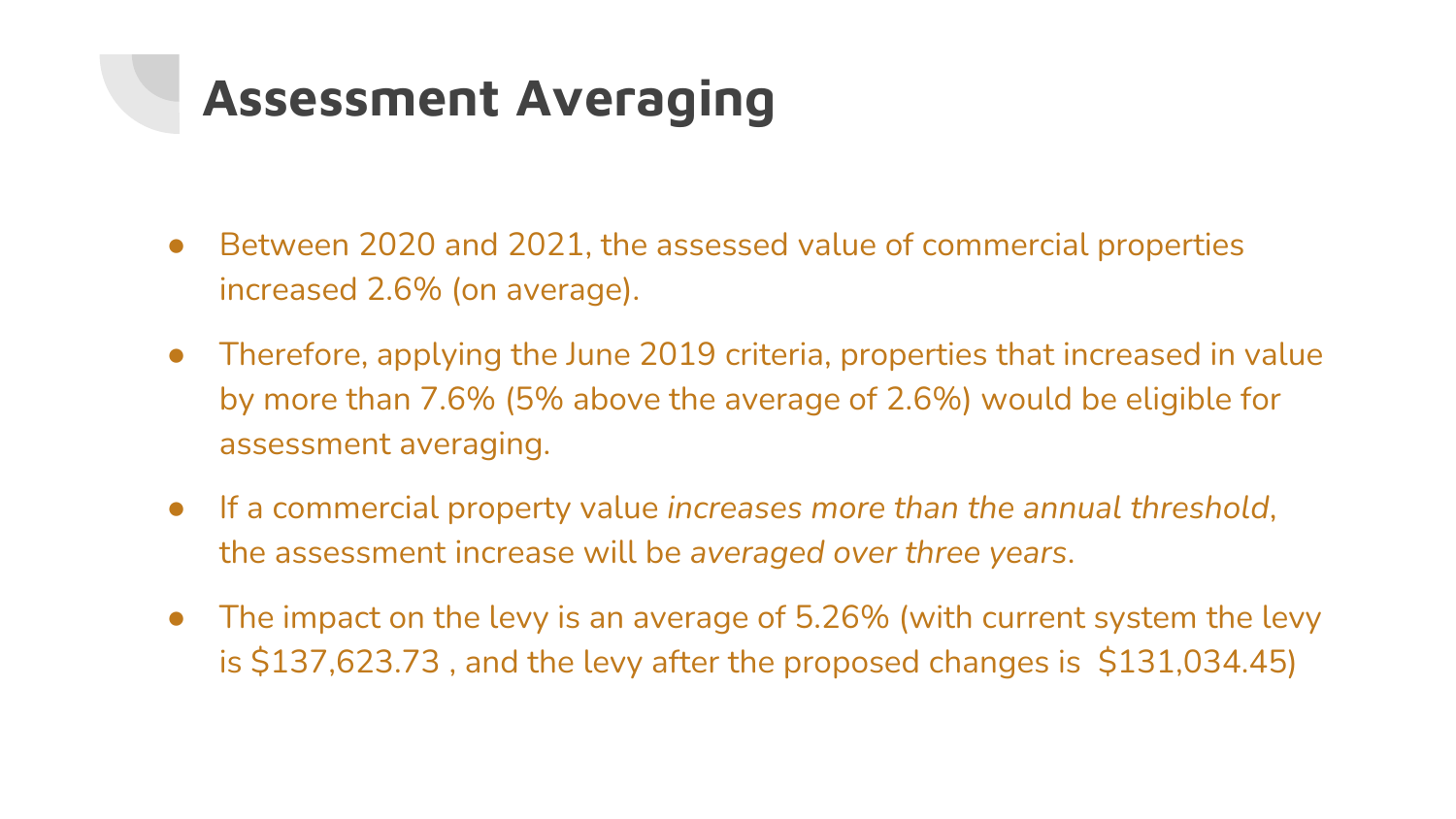|                     | Commercial Tax and Small Business: Five Zones with Tiers       |                |                      |                  |
|---------------------|----------------------------------------------------------------|----------------|----------------------|------------------|
|                     | Use below tabel when assessment value > (Greater than) \$500K  |                |                      |                  |
|                     | <b>Assesment Value</b>                                         | \$1,436,782.80 |                      |                  |
|                     |                                                                |                |                      |                  |
| Tax rate (Braket) : | Assesment                                                      |                | Commercial Tax Rate: | <b>Tax Value</b> |
|                     |                                                                |                |                      |                  |
| 500K <              | \$500,000.00                                                   |                | 2.85                 | \$14,265.00      |
| $500K - 1M$         | \$500,000.00                                                   |                | 2.75                 | \$13,765.00      |
| $1M - 2M$           | \$436,782.80                                                   |                | 2.65                 | \$11,587.85      |
| 2M >                | \$0.00                                                         |                | 2.95 0               |                  |
|                     | <b>TRUE</b>                                                    |                |                      | \$39,617.85      |
|                     |                                                                |                |                      |                  |
|                     |                                                                |                |                      |                  |
|                     |                                                                |                |                      |                  |
|                     |                                                                |                |                      |                  |
|                     | Commercial Tax and Small Business: Five Zones with Tiers       |                |                      |                  |
|                     | Use below tabel when assesment value $\leq$ (Less than) \$500K |                |                      |                  |
|                     | <b>Assesment Value</b>                                         | \$493,346.00   |                      |                  |
|                     |                                                                |                |                      |                  |
| Tax rate (Braket)   | Assesment                                                      |                | Commercial Tax Rate: | Tax Value        |
| 500K <              | \$493,346.00                                                   |                | 2.85                 | 14075.16         |
|                     |                                                                |                |                      |                  |
|                     | <b>TRUE</b>                                                    |                |                      | 14075.16         |
|                     |                                                                |                |                      |                  |
|                     |                                                                |                |                      |                  |

#### **[Proposed Commercial Tax Rate structure](about:blank)**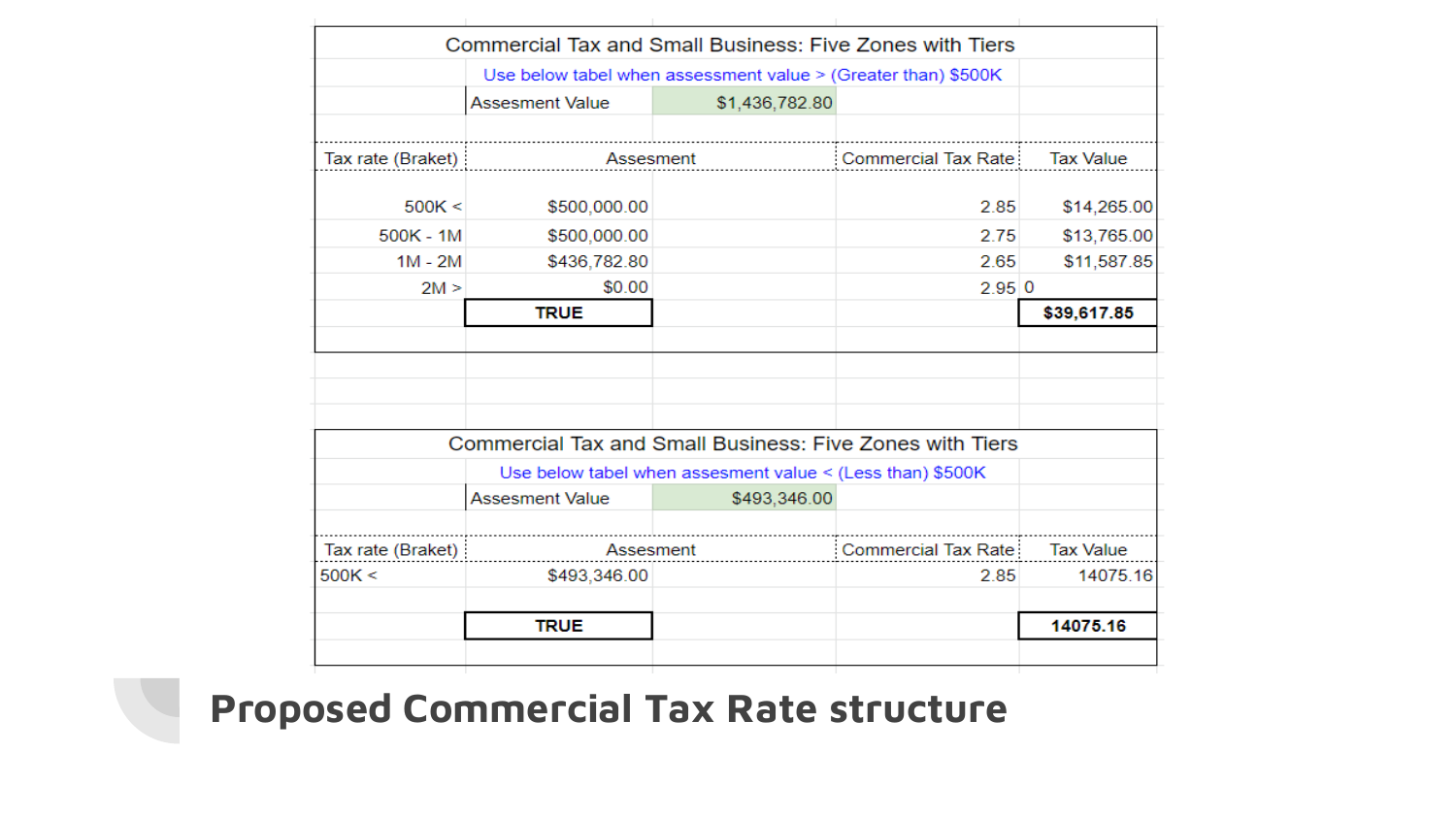Tax value 2021 (currently) Tired Tax value on Assessment Avg (proposed plan)



**[Comparison of Current and Proposed Tax System](about:blank)**